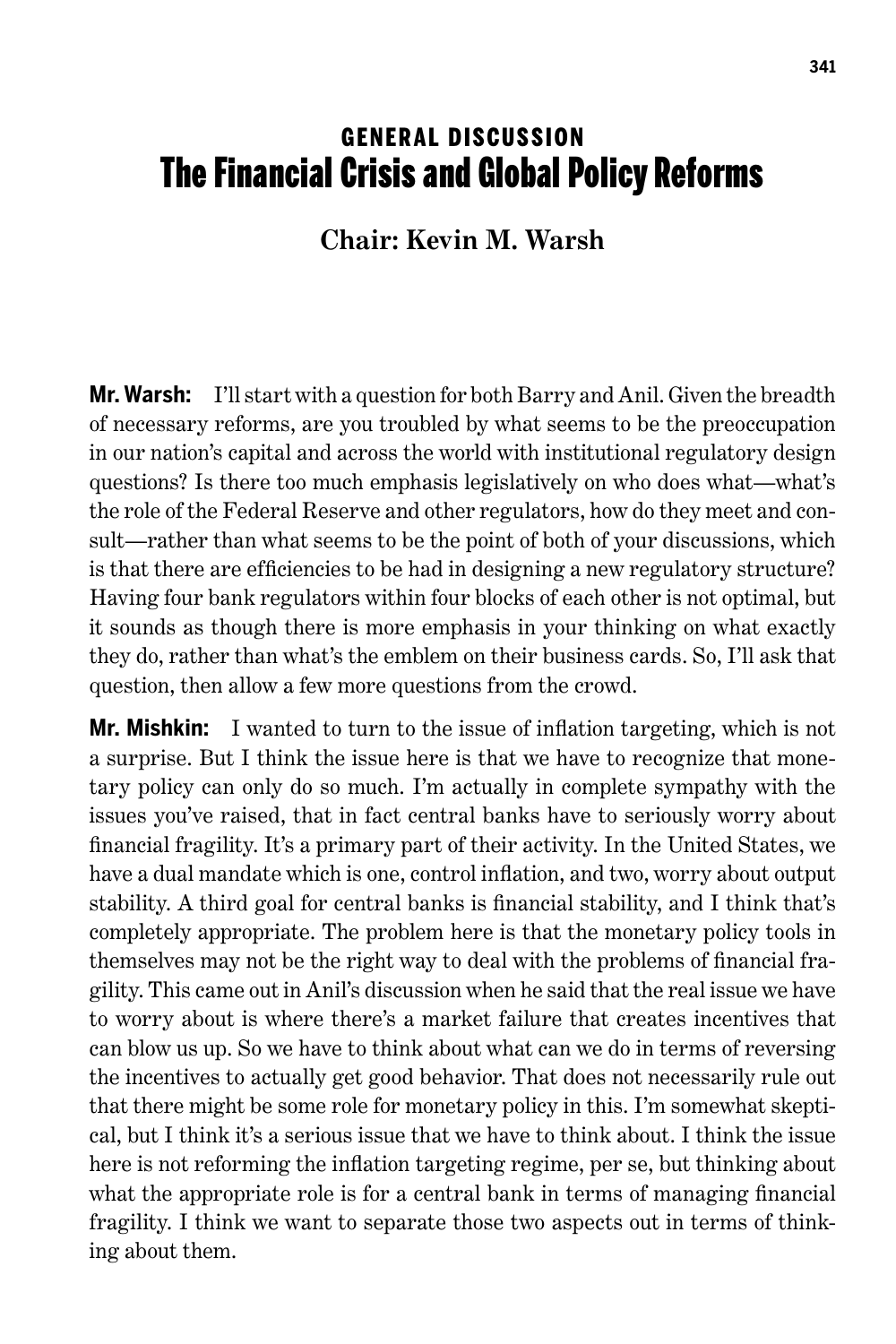**Mr. Warsh:** Great. Question from this side.

**Mr. Yang:** For global policy reform, Professor Eichengreen proposed that the Chinese renminbi, along with the U.S. dollar and the euro, may become an international reserve currency in 20 years' time. I think it is a very practical possibility, but some economists also have proposed that Asia should adopt a single currency, like the euro. My opinion is we should develop the Chinese renminbi and an Asian single currency at the same time. There is no doubt that establishing a single currency will be much more difficult for Asia than for Europe. However, over the long term, it'll be worth trying to do in order to facilitate Asian financial development and promote Asian interregional free trade. This would lead to three currency blocs: the U.S. dollar bloc, the euro bloc, and an Asian currency bloc. Within each bloc, exchange rates would be fixed to each other, but exchange rates would be freely floating across blocs. This would enhance the stability of the international monetary system because Asian countries would be less concerned about international capital flows and wouldn't need to hold so much foreign exchange reserves. Also, within each bloc it would be easier to conduct policy. In turn, it would be easier to reduce global imbalances and help reduce the probability of a global financial crisis. So, I would like to ask Professor Eichengreen his opinion about an Asian single currency.

**Mr. Warsh:** Excellent. Let me go back over here for questions from folks who haven't asked a question so far.

**Mr. Dooley:** I think the first order of business should be a study that looks carefully at whether, if we had enforced the rules we already have, could we have avoided this crisis? And I think the answer is yes. What we have lacked, as Anil suggests, is the supervisors, the well-trained motivated supervisors to enforce the rules we already have. We're going off spending way too much time not only deciding who does what, but writing down a new code that's supposed to solve the problems. It's not going to solve the problems. By the time the ink is dry, financial market practitioners will figure out ways to get around it. You need people equally competent to stop them from doing that, and that's going to require money and a real focus. A related point, which I think is very important and hasn't been mentioned, is that the Federal Reserve System can become an effective lobby in Washington for financial stability. You don't have to sit back and take it every time some new housing scheme shows up in Congress, you guys should be up there testifying against it. And the only way to do that effectively is to have a really well-motivated, independent supervisory structure and well-paid people to do it.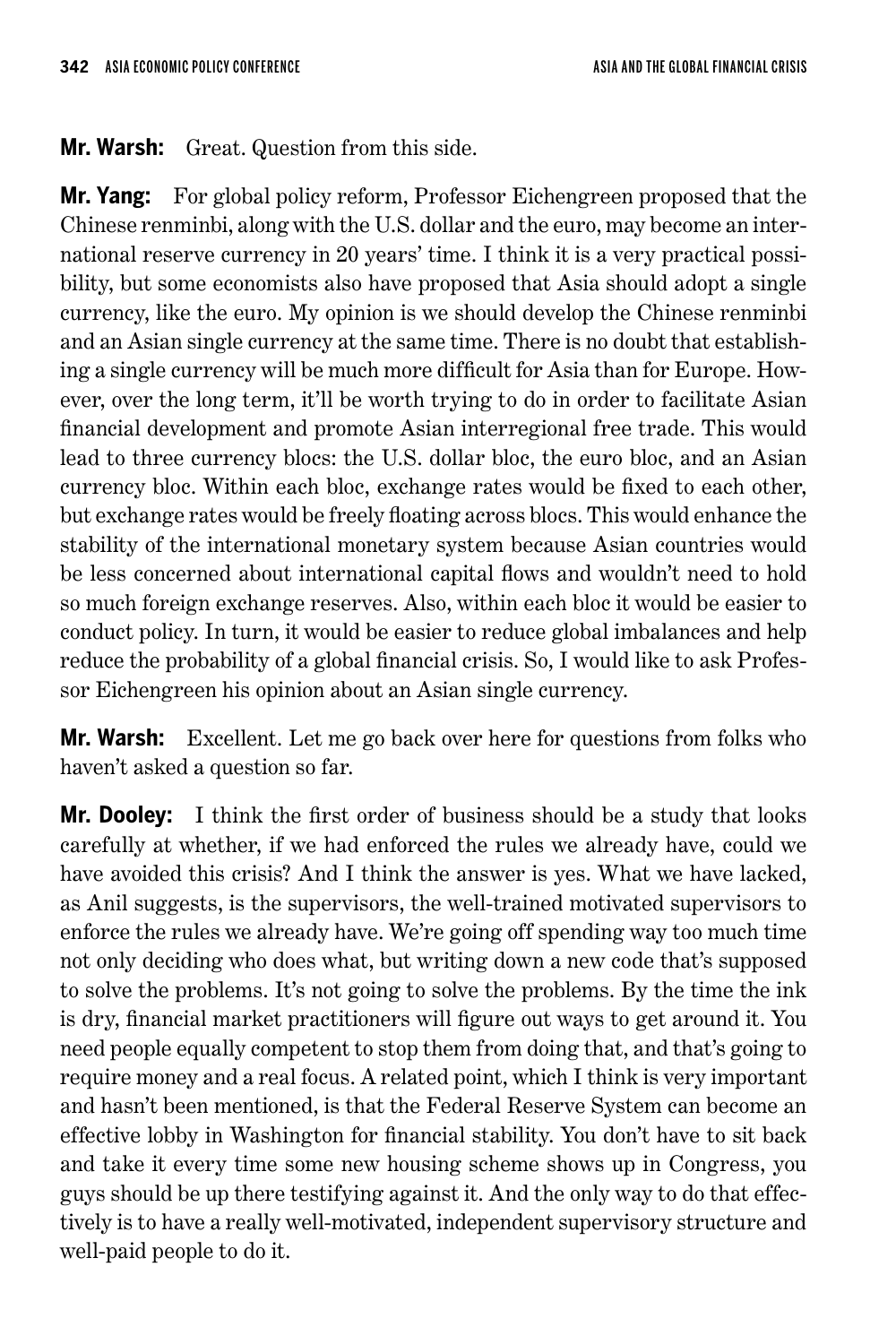**Mr. Oshima:** I have a comment on the capital issue. I understand the importance of having enough capital to absorb financial losses; however, raising too much capital may lead investors or shareholders to require higher profitability, which might cause the banks to engage in riskier activity.

**Mr. Warsh:** Thank you. With those questions, let me turn first to Barry and then to Anil to respond.

**Mr. Eichengreen:** Let me start with some of Anil's comments. Is being over your skis a good thing or a bad thing? I'm not a skier. I think it probably matters where you're headed.

I think we agree about global imbalances more than we disagree, although you go a little further than I would in dismissing their importance. Did global imbalances cause the Great Depression of the 1930s? No, but the big capital flows from the United States to Central Europe in that period were a compounding factor that contributed to the collapse of Credit Anstalt in 1931 and the blowback to London and New York. Clearly there were a number of factors that contributed to construction booms and housing bubbles in different countries. When I look at Spain and Ireland, I look not so much at global imbalances as I do at European imbalances and the sharp decline in interest rates in the catch-up economies as they adopted the euro. And clearly there was something different and special going on inside those German and Swiss banking systems to explain their high leverage ratios, to explain the behavior of the Landesbanks. I think you can tell a story that's consistent with a role for global imbalances, that with the flow of foreign capital into the United States, U.S. banks had more resources with which to lever up their bets, and then Swiss and German banks responded by thinking they had to lever up their bets to retain market share. So, I don't think these things are entirely disconnected. My last comment for you, Anil, would be that advocating higher compensation for people involved in finance is not exactly fashionable at the moment.

Kevin asked whether I'm troubled by the emphasis in current discussions on institutional design and how many regulators there should be. No, to the contrary, I'm reassured because I think the problems we're going to have to face will be changing and what we have to do is try to put in place mechanisms, call them institutions, with the capacity to address those problems. I would argue that trying to think about whom the regulators should be, how many there should be, their relationship to the central bank, and so forth is directly on the mark. I think Mike Dooley's point about the need to enforce the regulations we have is consistent with this emphasis. As a sidebar, I agree that we should enforce the regulations we have, but I do bridle when I see this invoked as an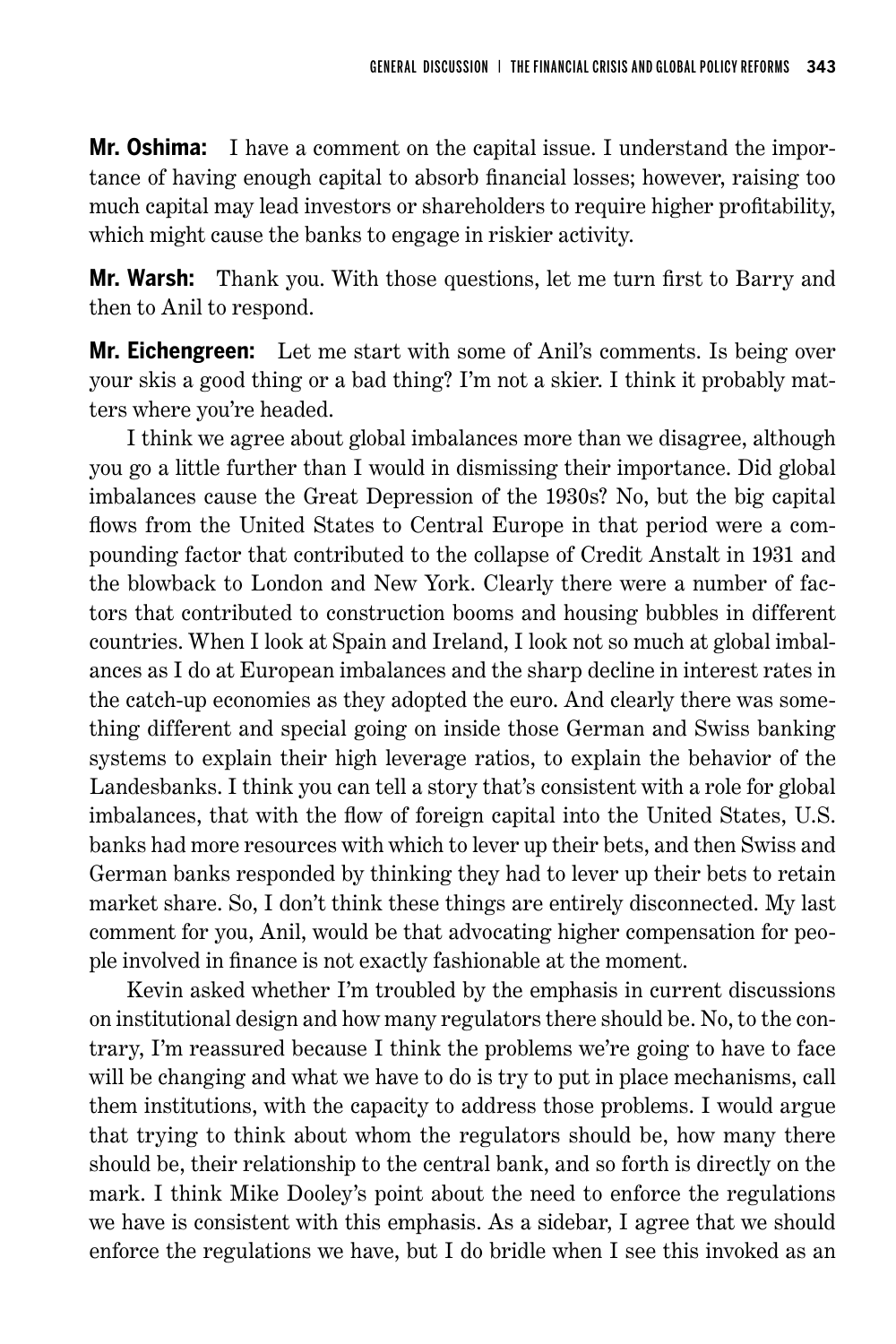argument against reform. I'm sure Mike didn't mean it this way, that we don't need additional regulation or improved regulation in addition to enforcing the ones we have.

Regarding Rick Mishkin on inflation targeting, I'm not certain there's a substantive disagreement here. We see the same first-best world in which the regulators deal with problems inside the financial system. I may see a different second-best world in which these problems regularly end up in the lap of the central bank. A hundred years of U.S. history point in that direction, and longer spans of history in other countries suggest likewise. You asked the question that, if the central bank has to deal with these problems after the fact, does it need to use more systematically the limited instruments at its disposal to address these problems before the fact, especially in the case of liquidity crises where we know who the liquidity provider of last resort is? Does the central bank have to worry about the danger of the development of liquidity crises on a day-to-day basis when it thinks about the level at which it's setting its interest rates? To my mind, the answer is yes, leaving open the question of exactly how.

My final comment will be about the future of the international reserve system and the renminbi versus a single Asian currency. Usually the way the argument is framed is as "either/or." It was pointed out, I think correctly, that in principle, it's possible for Asia to move along parallel tracks where the renminbi is internationalized and plays a more important role in the settlement of trade and in the reserve system, while Asia continues to move forward to build toward a single currency. Consistent with this view is the fact that from the 1960s, the deutsche mark became more important as a reserve currency and an international unit, and that this didn't prevent Europe from ultimately moving to a single regional currency. Europe is special, just like Asia is special. Europe could do it because Germany faced some very special, peculiar circumstances in 1989–90 that left it prepared to make a commitment to abandon the deutsche mark. When I think about circumstances under which China might contemplate making a similar step, I conclude that the path to a single Asian currency will be a very long and winding one.

**Mr. Kashyap:** I think the answer to your question, Kevin, about institutional design is, yes, who wears what hat matters. Committees aren't going to do as well as other designs, but I think that getting the right to resolve an institution, dealing with qualified financial contracts, making sure that the information technology sub that's part of a holding company that goes bankrupt continues to function—that's all plumbing. And every day the politicians ought to answer why they won't fix the plumbing. So, I think we ought to get that figured out.